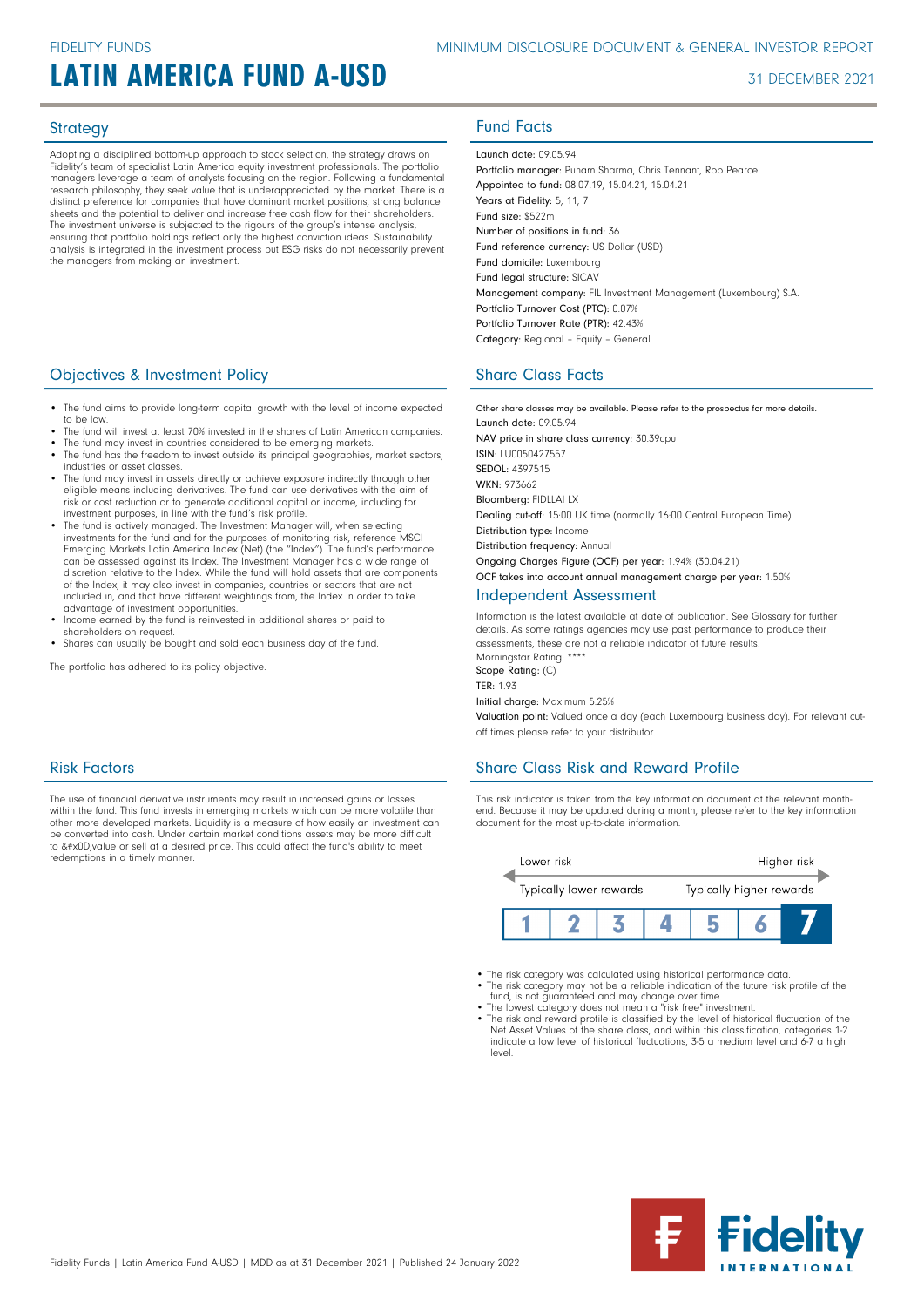Past performance is not a reliable indicator of future results. The fund's returns can be affected by fluctuations in currency exchange rates.

#### Performance Comparator(s)

| Peer Group Universe        | Morningstar EAA Fund Latin America Equity       |
|----------------------------|-------------------------------------------------|
| Market index from 01.04.16 | MSCI Emerging Markets Latin America Index (Net) |

Market index is for comparative purposes only unless specifically referenced in the Objectives & Investment Policy on page 1. The same index is used in the positioning tables on this factsheet. Where the effective date for the current market index is after the share class launch date, full history is available from Fidelity.

Cumulative performance in USD (rebased to 100)



Performance is shown for the last five years (or since launch for funds launched within that period).

### Performance for calendar years in USD (%)





### Annual return in USD (%)

| Highest annual return | 115.26 (31.12.2009) |
|-----------------------|---------------------|
| Lowest annual return  | -56.14 (28.02.2009) |

## Performance to 31.12.21 in USD (%)

|                         |                          |                          |            |         |        |      | Since     |
|-------------------------|--------------------------|--------------------------|------------|---------|--------|------|-----------|
|                         | 1 <sub>m</sub>           | 3m                       | <b>YTD</b> | 1yr     | 3yr    | 5yr  | 25.05.94* |
| Fund cumulative growth  | 8.1                      | $-6.4$                   | $-12.9$    | $-12.9$ | $-5.2$ | 11.7 | 262.5     |
| Index cumulative growth | 5.9                      | $-2.7$                   | $-8.1$     | $-8.1$  | $-6.9$ | 7.6  | 514.6     |
| Fund annualised growth  | $\overline{\phantom{a}}$ | $\overline{\phantom{a}}$ | $\sim$     | $-12.9$ | -1.7   | z.   | 4.8       |
| Index annualised growth | $\sim$                   | $\sim$                   | $\sim$     | $-8.1$  | $-2.4$ | 5. ا | 6.8       |

Source of fund performance and volatility and risk measures is Fidelity. Performance is excluding initial charge.

Basis: nav-nav with income reinvested, in USD, net of fees.

Market indices are sourced from RIMES and other data is sourced from third-party providers such as Morningstar.

\*Performance commencement date.

Performance is calculated for the portfolio. The individual investor performance may differ as a result of initial fees, the actual investment date, the date of reinvestment and dividend withholding tax.

#### Definition of terms:

Annualised performance: Annualised performance show longer term performance rescaled to a 1 year period. Annualised performance is the average return per year over the period. Actual annual figures are available to the investor on request.

Equity: the percentage of the fund that is currently invested in the equity market.

Highest & Lowest return: The highest and lowest returns for any 1 year over the period since inception have been shown.

NAV: The net asset value represents the assets of a Fund less its liabilities.

Other: the value of any non-equity investments (excluding cash funds) expressed as a percentage of fund TNA.

Uninvested cash: this is 100% minus the fund's Equity exposure and minus Other. This leaves any residual cash exposure that is not invested in shares or via derivatives. % TNA: Data is presented as a percentage of TNA, which stands for Total Net Assets (the value of all the fund's assets after the deduction of any liabilities).

Fidelity Funds | Latin America Fund A-USD | MDD as at 31 December 2021 | Published 24 January 2022

Performance for 12 month periods in USD (%)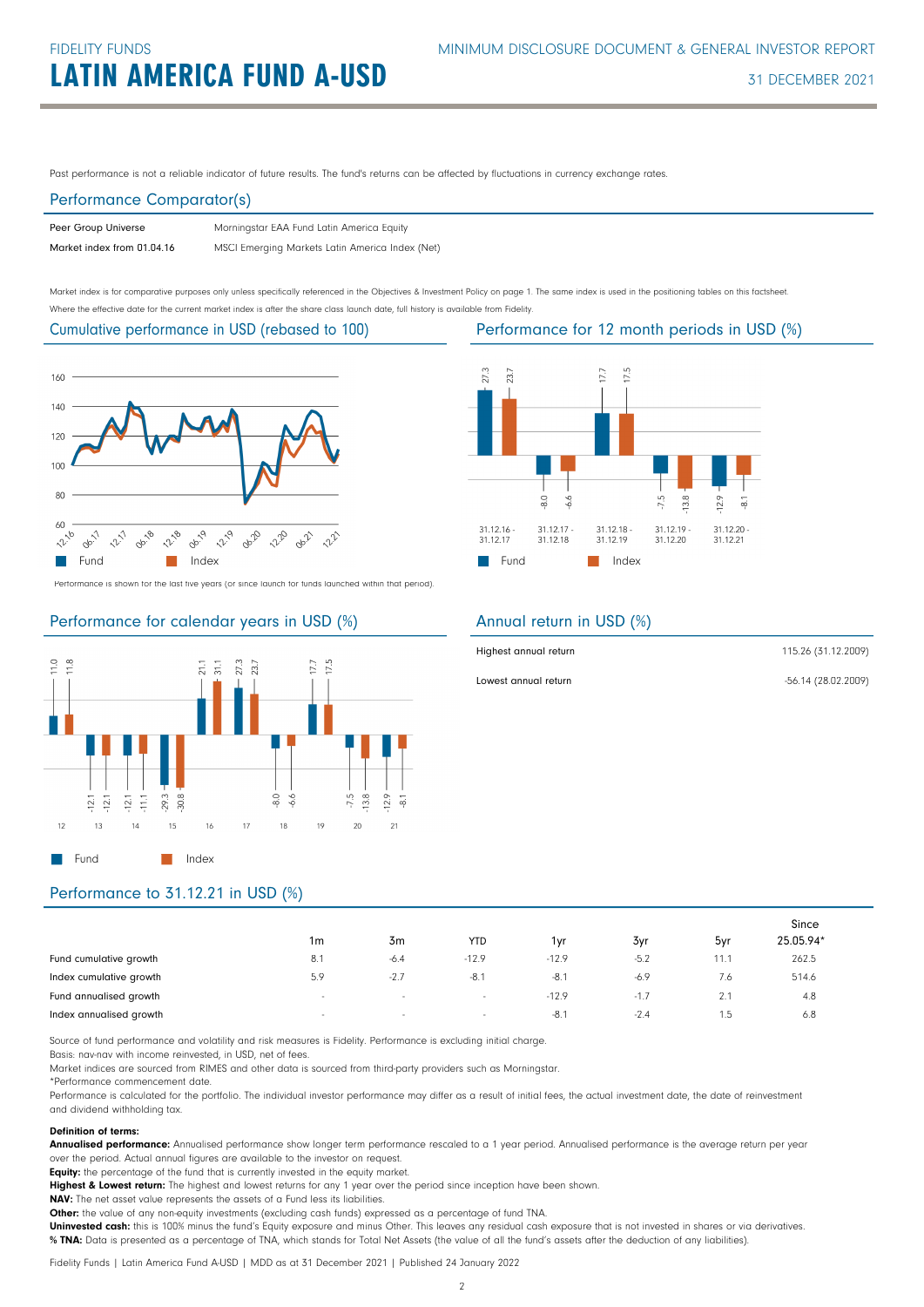|                               | Fund | Index | Relative |            |
|-------------------------------|------|-------|----------|------------|
| <b>GICS Sector</b>            |      |       |          | <b>USD</b> |
| <b>Materials</b>              | 22.1 | 23.2  | $-1.1$   | >10        |
| Industrials                   | 21.6 | 7.0   | 14.6     | $5 - 10$   |
| Financials                    | 20.1 | 22.1  | $-2.0$   | $1-5b$     |
| <b>Consumer Discretionary</b> | 9.8  | 3.8   | 6.0      | $0-1b$     |
| <b>Consumer Staples</b>       | 7.6  | 16.4  | $-8.7$   | Totc       |
| Energy                        | 5.7  | 10.7  | $-5.0$   | Inde       |
| Information Technology        | 5.6  | 0.5   | 5.1      | Totc       |
| <b>Health Care</b>            | 5.2  | 2.4   | 2.8      |            |
| <b>Communication Services</b> | 0.0  | 9.3   | $-9.3$   |            |
| <b>Utilities</b>              | 0.0  | 3.9   | $-3.9$   |            |
| Real Estate                   | 0.0  | 0.6   | $-0.6$   |            |
| <b>Total Sector Exposure</b>  | 97.8 | 100.0 |          |            |
| Other Index / Unclassified    | 0.0  | 0.0   |          |            |
| <b>Total Equity Exposure</b>  | 97.8 | 100.0 |          |            |
|                               |      |       |          |            |

#### Sector/Industry Exposure (% TNA) Market Capitalisation Exposure (% TNA)

| <b>USD</b>                                           | Fund        | Index        | Relative |
|------------------------------------------------------|-------------|--------------|----------|
| $>10$ bn                                             | 47.8        | 60.9         | $-13.0$  |
| 5-10 <sub>bn</sub>                                   | 20.4        | 19.6         | 0.8      |
| $1-5$ bn                                             | 20.6        | 12.4         | 8.2      |
| $0-1$ bn                                             | 6.5         | 0.0          | 6.5      |
| <b>Total Market Cap Exposure</b>                     | 95.3        | 92.8         |          |
| Index / Unclassified<br><b>Total Equity Exposure</b> | 2.5<br>97.8 | 7.2<br>100.0 |          |

#### Geographic Exposure (% TNA) Regional Exposure (% TNA)

|                                  | Fund | Index | Relative |  |
|----------------------------------|------|-------|----------|--|
| Brazil                           | 52.2 | 57.9  | $-5.7$   |  |
| Mexico                           | 28.6 | 30.2  | $-1.6$   |  |
| <b>USA</b>                       | 6.7  | 1.1   | 5.6      |  |
| Zambia                           | 4.0  | 0.0   | 4.0      |  |
| Argentina                        | 2.8  | 0.0   | 2.8      |  |
| Grand Cayman (UK Overseas Ter)   | 1.8  | 0.0   | 1.8      |  |
| Canada                           | 1.7  | 0.0   | 1.7      |  |
| Chile                            | 0.0  | 5.5   | $-5.5$   |  |
| Peru                             | 0.0  | 2.8   | $-2.8$   |  |
| Colombia                         | 0.0  | 2.5   | $-2.5$   |  |
|                                  |      |       |          |  |
| <b>Total Geographic Exposure</b> | 97.8 | 100.0 |          |  |
| Other Index / Unclassified       | 0.0  | 0.0   |          |  |
| <b>Total Equity Exposure</b>     | 97.8 | 100.0 |          |  |

|                    | Fund | Index | Relative |
|--------------------|------|-------|----------|
| Latin America      | 85.4 | 98.9  | $-13.5$  |
| North America      | 8.4  | 1.1   | 73       |
| Sub-Saharan Africa | 4.0  | n n   | 4.0      |
|                    |      |       |          |
|                    |      |       |          |

| <b>Total Regional Exposure</b> | 978 | 100.0 |
|--------------------------------|-----|-------|
| Other Index / Unclassified     | n n | 0.0   |
| <b>Total Equity Exposure</b>   | 978 | 100.0 |

### Top Positions (% TNA)

|                                       | <b>GICS Sector</b>            | Geographic Location | Fund | Index | Relative |
|---------------------------------------|-------------------------------|---------------------|------|-------|----------|
| VALF SA                               | <b>Materials</b>              | Brazil              | 5.5  | 10.8  | $-5.3$   |
| WAL MART DE MEXICO SAB DE CV          | <b>Consumer Staples</b>       | Mexico              | 5.2  | 3.7   | 1.6      |
| <b>GRUPO MEXICO SAB DE CV</b>         | <b>Materials</b>              | Mexico              | 4.9  | 2.6   | 2.4      |
| <b>GRUPO FINANC BANORTE SAB DE CV</b> | <b>Financials</b>             | Mexico              | 4.6  | 3.2   | 1.5      |
| MERCADOLIBRE INC.                     | <b>Consumer Discretionary</b> | <b>USA</b>          | 4.3  | 0.0   | 4.3      |
| <b>B3 SA BRASIL BOLSA BALCAO</b>      | <b>Financials</b>             | Brazil              | 4.0  | 2.3   |          |
| ARMAC LOCACAO LOGISTICA F             | Industrials                   | Brazil              | 4.0  | 0.0   | 4.0      |
| FIRST QUANTUM MINERALS LTD            | <b>Materials</b>              | Zambia              | 4.0  | 0.0   | 4.0      |
| COSAN SA                              | Energy                        | Brazil              | 3.4  | 0.8   | 2.6      |
| LOCALIZA RENT A CAR SA                | Industrials                   | Brazil              | 3.3  |       | 2.2      |

#### Top Overweight Positions (% TNA) Top Underweight Positions (% TNA)

|                               | Fund | Index | Relative |
|-------------------------------|------|-------|----------|
| MERCADOLIBRE INC.             | 4.3  | 0.0   | 4.3      |
| ARMAC LOCACAO LOGISTICA F     | 4.0  | 0.0   | 4.0      |
| FIRST QUANTUM MINERALS LTD    | 4.0  | 0.0   | 4.0      |
| <b>GLOBANT SA</b>             | 2.8  | 0.0   | 2.8      |
| VAMOS LOCACAO DE CAMINHOES    | 2.7  | 0.0   | 2.7      |
| COSAN SA                      | 3.4  | 0.8   | 2.6      |
| XP INC                        | 2.5  | n n   | 2.5      |
| <b>TERNIUM SA</b>             | 2.5  | 0.0   | 2.5      |
| ROLSA MEXICANA DE VALORES SA  | 2.5  | 0.0   | 2.5      |
| <b>GRUPO MEXICO SAB DE CV</b> | 4.9  | 2.6   | 7.4      |

# Brazil 1.1 3.3 2.2

|                               | Fund | Index | Relative |
|-------------------------------|------|-------|----------|
| AMERICA MOVIL SAB DE CV       | 0.0  | 6.8   | $-6.8$   |
| PETROLEO BRASILEIRO-PETROBRAS | 2.3  | 8.4   | $-6.1$   |
| VALF SA                       | 5.5  | 10.8  | $-5.3$   |
| ITAU UNIBANCO HOLDING SA      | 0.0  | 3.4   | $-5.4$   |
| FOMENTO FCO MEX SAB DE CV     | 0.0  | 2.8   | $-2.8$   |
| <b>AMREV SA</b>               | 0.0  | 2.5   | $-2.5$   |
| CEMEX SAB DE CV               | 0.0  | 1.9   | $-1.9$   |
| WFG SA                        | 0.0  | 1.9   | $-1.9$   |
| <b>CREDICORP LTD</b>          | 0.0  | 1.6   | $-1.6$   |
| ITAUSA INVESTIMENTOS ITAU SA  | n n  | 1.4   | $-1.4$   |

Methodology: A position combines all equity investments (including derivatives) linked to an issuing company. Derivatives are included on an exposure basis so they reflect the<br>equivalent underlying shares needed to generat